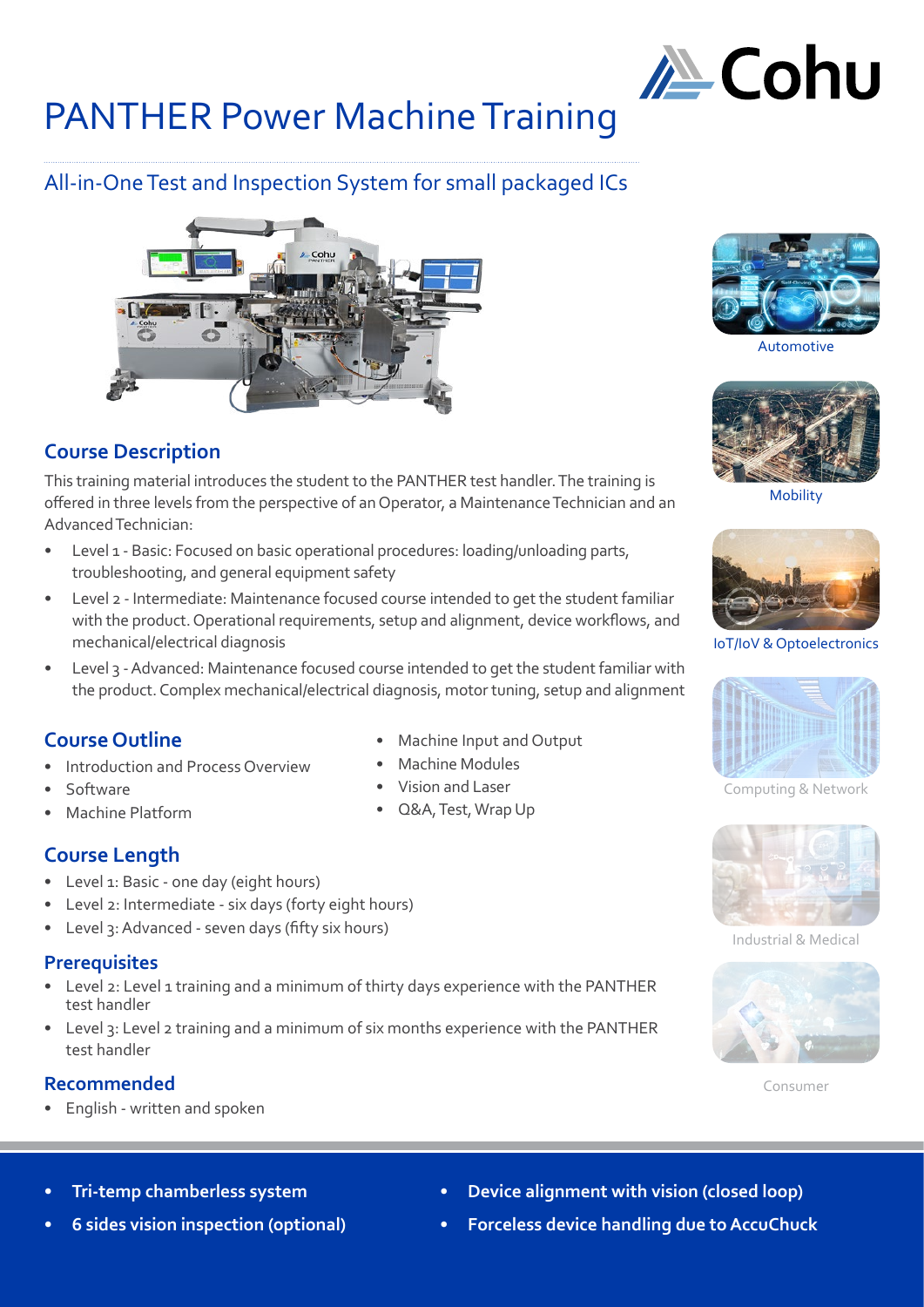

# **Level 1: Basic**

#### **Day 1**

- **1 Introduction and Process Overview**
- Machine General Overview
- Device Flow and Process

#### **2 - MMI/OPI**

- **Menu Navigation**
- **Production**
- LOT Management
- Alarms
- Binning
- **3 I/O Module Input and Output**
- De-Tape
- Wafer/Waffle
- Wafer/Waffle Recovery
- Taping (AFTR)
- Tape Recovery
- Waffle Pack Out

### **4 - Process Module**

- FlipChip
- XYT Recentering
- **Shuttle**
- Vision

#### **5 - Test Module**

- AccuChuck
- **Contacting**
- **TM Clearing**

#### **6 - Q&A**

• Q&A, Test, Wrap Up



- **• Tri-temp chamberless system**
- **• 6 sides vision inspection (optional)**
- **• Device alignment with vision (closed loop)**
- **• Forceless device handling due to AccuChuck**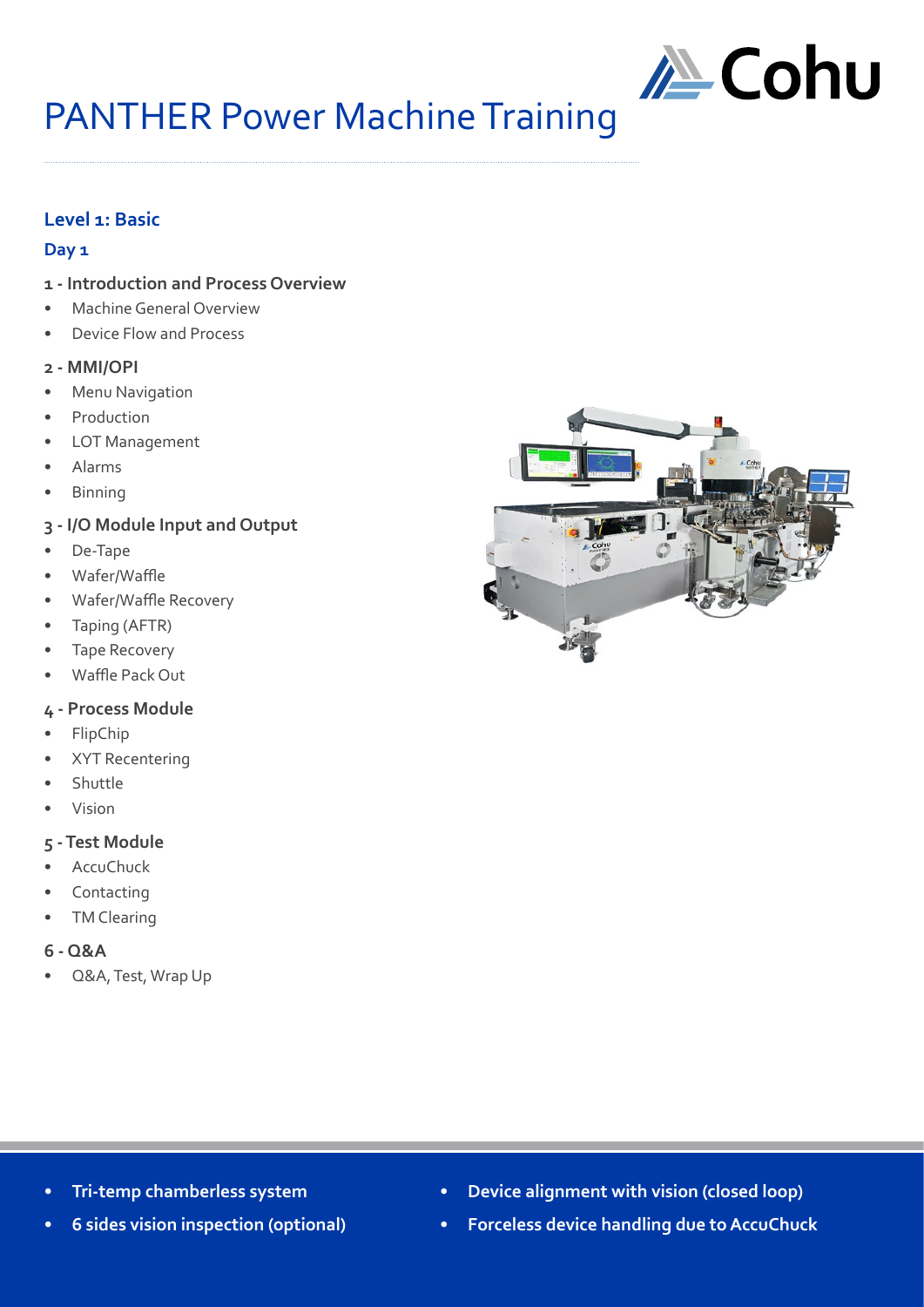

# **Level 2: Intermediate**

#### **Day 1**

- **1 Introduction and Process Overview**
- Machine General Overview
- Device Flow and Process

### **2 - NTI and OPI Software**

- Software Structure
- **Menu Navigation**
- Sub Menu Navigation
- Debug Tools
- OPI Menus
- TM CS Inspection

### **Day 2**

#### **3 - I/O Platform**

- **Turret Overview**
- Mechanical Ref
- Turret Setup

# **Day 3 - 4**

#### **4 - Test Module Platform**

- **Docking**
- **AccuChuck**
- Rotary
- **Contactor**
- Manual Controls
- Temperature Calibration

#### **5 - Input Modules**

- Bowl Feeder
- De-tape

### **6 - Process Modules**

- Flip Chip
- XYT Recentering
- **Shuttle**
- Re-centering Rotary

# **Day 5 - 6**

#### **7 - Test Module**

- Recipe Setup
- Recovery
- Vision Verification
- Empty Check Sensor Verification
- Maintenance
- Temperature
- CS Inspection

#### **8 - Output Modules**

• Tape (AFTR) Module

#### **9 - Vision**

- Vision Overview
- Vision Calibration
- Vision Setup

#### **10- Q&A**

• Q&A, Test, Wrap Up

- **• Tri-temp chamberless system**
- **• 6 sides vision inspection (optional)**
- **• Device alignment with vision (closed loop)**
- **• Forceless device handling due to AccuChuck**